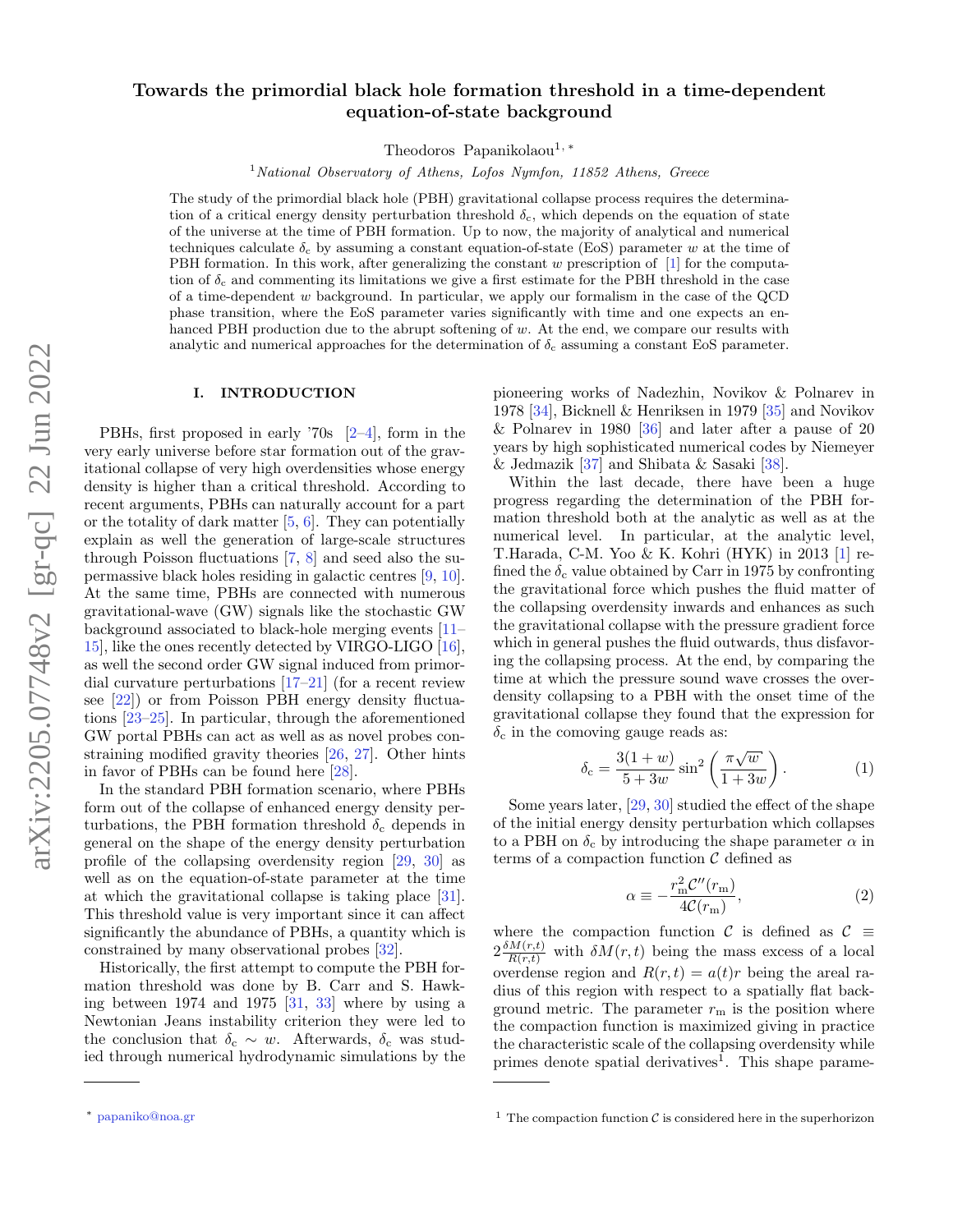ter quantifies actually the broadness or sharpness of the energy density perturbation around its peak. In particular, large values of  $\alpha \gg 1$  correspond to a broad peak of the collapsing energy density perturbation, whereas for smaller values of  $\alpha$  the energy density profile is steeper. The work of [\[30\]](#page-7-21) was then generalized for an arbitrary EoS parameter w and it was found that for  $w > 1/3$ one can find an analytic formula for  $\delta_c$  as a function of  $\alpha$  and w. For  $w < 1/3$ , the determination of an analytic expression for  $\delta_c$  remains an open issue given that in this regime the full shape of the compaction function is necessary [\[39\]](#page-8-7).

At this point, it is very important to highlight as well the immense interest raised in the recent years concerning the effect of non-linearities [\[40–](#page-8-8)[43\]](#page-8-9) and non-Gaussianities [\[44–](#page-8-10)[49\]](#page-8-11) for the determination of the PBH formation threshold as well as the dependence of  $\delta_c$  and the PBH abundance on the details of the initial power spectrum of curvature perturbations which gave rise to PBHs [\[50–](#page-8-12)[53\]](#page-8-13). In addition, some first research works were also performed regarding the dependence of the PBH formation threshold on non sphericities [\[54,](#page-8-14) [55\]](#page-8-15), on anisotropies [\[56\]](#page-8-16) as well as on the underlying theory of gravity [\[57\]](#page-8-17).

All the above mentioned research works while determining  $\delta_c$  made the assumption that w is constant in time which is a good approximation for the vast majority of the cosmic epochs [\[58\]](#page-8-18). However, according to the current cosmological paradigm, the universe's EoS parameter varies with time and there are cases where someone is met with very abrupt changes in  $w$  such the QCD phase transition [\[59\]](#page-8-19) and the (pre)reheating era [\[60\]](#page-8-20), which intermediates between inflation and the Hot Big Bang (HBB) era. In all these regimes, a refined calculation of the PBH formation threshold is required accounting for the effect of a dynamical  $w$  profile.

Furthermore, one should point out here that the associated to PBHs scalar induced stochastic gravitational wave background (SGWB) is strongly dependent on the underlying cosmological background [\[61,](#page-8-21) [62\]](#page-8-22) and can serve as such as a probe of the thermal history of the universe [\[63\]](#page-8-23). Thus, a better understanding of the dependence of the PBH formation threshold on the EoS parameter will unavoidably entail a better understanding of the PBH formation process and the associated to it scalar induced SGWB signal potentially detected by ET [\[64\]](#page-8-24), LISA [\[65](#page-8-25)[–67\]](#page-8-26) and SKA observational probes [\[68\]](#page-8-27). Interestingly, as stated recently in the literature, the NANOGrav signal [\[69\]](#page-8-28) can be interpreted as an induced SGWB from a close to a dust-like stage with  $-0.091 <$  $w < 0$ , a result which is dependent however on the exact dependence of  $\delta_c$  on the dynamical profile of w [\[70\]](#page-8-29).

Therefore, given all the above motivation regarding the effect of a dynamical w profile on  $\delta_c$  a legitimate ques-

tion to ask is how  $\delta_c$  is calculated in a time-dependent w background? A first attempt towards this direction was performed by the pioneering work of [\[71\]](#page-8-30) where  $\delta_c$  was computed during the QCD phase transition by making a time average of the EoS parameter between the horizon crossing time and the time of maximum expansion of the collapsing overdensity region. Then,  $\delta_c$  was interpolated by using tabulated data of  $\delta_c$  for different values of w obtained from numerical simulations but under the assumption of constant  $w$ . In this work, we make a first step towards a semi-analytic scheme for the computation of  $\delta_c$  in time-dependent w backgrounds based on simple physical arguments.

Consequently, following this introduction where we present a historic overview of the literature regarding the determination of the PBH formation threshold, we perform in Sec. [II](#page-1-0) a refined computation of  $\delta_c$  in a timedependent w background by generalizing the work of  $[1]$ and commenting its limitations. Then, in Sec. [III](#page-4-0) we apply our formalism in the case of the QCD phase transition, during which  $w$  varies significantly with time and PBH production is enhanced due to the softening of the EoS parameter. Finally, Sec. [IV](#page-6-0) is devoted to conclusions.

#### <span id="page-1-0"></span>II. MATHEMATICAL FORMULATION

In this section, after revising the HYK prescription [\[1\]](#page-7-0) for the computation of the PBH formation threshold valid for constant w we then generalize it by determining  $\delta_c$ accounting for the time dependence of the EoS.

#### A. The "three-zone" model

We introduce firstly the spherically symmetric "threezone" model where the overdense region is a homogeneous core (closed universe) surrounded by a thin underdense spherical shell which compensates the overdensity and separates the overdense region from the expanding background universe. See Fig. [1.](#page-2-0)

On the one hand, the background metric corresponding to a flat FLRW universe can be recast as

$$
ds^{2} = -dt^{2} + a_{b}^{2}(t) (dr^{2} + r^{2} d\Omega^{2}),
$$
 (3)

where  $d\Omega^2$  is the line element of a unit two-sphere and  $a<sub>b</sub>(t)$  is the scale factor of the background universe. The respective Friedmann equation reads as

<span id="page-1-1"></span>
$$
H_{\rm b}^2 = \left(\frac{\dot{a}_{\rm b}}{a_{\rm b}}\right)^2 = \frac{\rho_{\rm b}}{3M_{\rm Pl}^2},\tag{4}
$$

where  $\rho_{\rm b}$  and  $H_{\rm b}$  is the energy density and the Hubble parameter of the background.

On the other hand, the overdense region associated with a close  $(K = 1)$  FLRW universe is described with

regime where one can perform a gradient expansion approximation [\[29\]](#page-7-20) and thus is time-independent.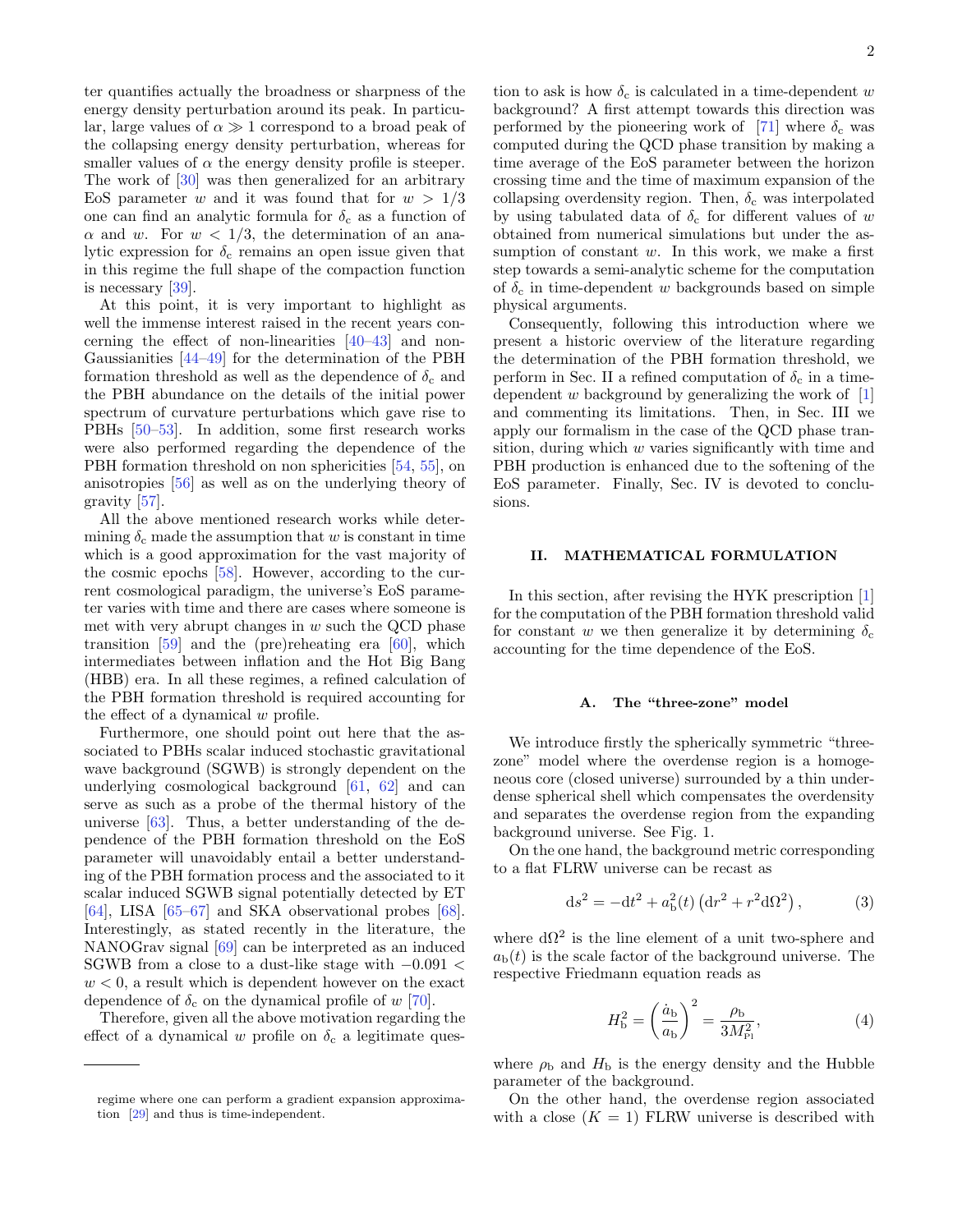

<span id="page-2-0"></span>FIG. 1. The spherical "three-zone" model: The overdensity region is shown in blue and it is surrounded by a spherical underdense layer displayed with cyan. The boundary between the overdensity region and the spherical underdense layer is depicted with the green circumference at  $\chi = \chi_a$  whereas the boundary between the underdense layer and the FLRW flat background is shown with the brown circumference at  $r = r_{\rm b}$ .

the following metric

<span id="page-2-8"></span>
$$
ds^{2} = -dt^{2} + a^{2}(t) (d\chi^{2} + \sin^{2}\chi d\Omega^{2})
$$
 (5)

and the Friedmann equation reads as

<span id="page-2-1"></span>
$$
H^{2} = \left(\frac{\dot{a}}{a}\right)^{2} = \frac{\rho}{3M_{\rm Pl}^{2}} - \frac{1}{a^{2}},\tag{6}
$$

where  $\rho$  is the energy density of the overdense region.

The underdense spherical shell is matched to the closed FLRW universe describing the overdensity at  $\chi = \chi_a$ while the flat FLRW background universe is matched to the compensating underdense layer at  $r = r<sub>b</sub>$ . Therefore, the areal radius at the edge of the overdense region,  $R_{\rm a}$ as well as that at the edge of the surrounding underdense spherical shell read as

$$
R_{\rm a} = a \sin \chi_{\rm a}, \quad R_{\rm b} = a_{\rm b} r_{\rm b}.\tag{7}
$$

# B. The PBH formation threshold in the uniform Hubble gauge

We proceed then to the computation of  $\delta_c$  on the uniform Hubble gauge where the Hubble parameters of the overdensity and that of the background are the same, i.e.  $H = H<sub>b</sub>$ . Doing so, we define the energy density parameter  $\Omega$  as

<span id="page-2-3"></span>
$$
\Omega \equiv \frac{\rho}{3M_{\rm Pl}^2 H^2} = 1 + \frac{1}{a^2 H^2},\tag{8}
$$

where in the last equality we have used Eq. [\(6\)](#page-2-1). Then, using the expression for the areal radius at  $\chi = \chi_a$ , i.e.  $R_a = a \sin \chi_a$ , as well as the definition of the horizon scale, i.e.  $R_{\rm H} = H^{-1}$ , one can find straightforwardly that

<span id="page-2-5"></span>
$$
(\Omega - 1) \left(\frac{R_a}{R_H}\right)^2 = \sin^2 \chi_a,\tag{9}
$$

an expression which relates  $\Omega$  with the scale of the overdensity. In addition, one can relate  $\Omega$  with the energy density contrast of the overdensity defined as

<span id="page-2-2"></span>
$$
\delta \equiv \frac{\rho - \rho_b}{\rho_b}.\tag{10}
$$

Specifically, by solving Eq. [\(10\)](#page-2-2) for  $\rho$  and substituting  $\rho$ in Eq. [\(8\)](#page-2-3) one gets that

<span id="page-2-4"></span>
$$
\Omega = (1 + \delta) \left(\frac{H_{\rm b}}{H}\right)^2,\tag{11}
$$

where  $\rho_{\rm b}$  has been expressed in terms of  $H_{\rm b}$  through Eq. [\(4\)](#page-1-1). Then, one can extract the energy density perturbation at horizon crossing time,  $\delta_{hc}$ , at the time when  $R_{\rm a} = H_{\rm b}^{-1}$ , by solving for  $\delta$  Eq. [\(11\)](#page-2-4) and substituting  $\Omega$ from Eq. [\(9\)](#page-2-5). Finally, one obtains that

<span id="page-2-6"></span>
$$
\delta_{\rm hc} = \left(\frac{H}{H_{\rm b}}\right)^2 - \cos^2 \chi_{\rm a}.\tag{12}
$$

At the end, on the uniform Hubble gauge, where  $H = H_{\rm b}$ , Eq. [\(12\)](#page-2-6) becomes

<span id="page-2-7"></span>
$$
\delta_{\rm hc}^{\rm UH} = \sin^2 \chi_{\rm a},\tag{13}
$$

We should stress out here that the above expression for  $\delta_{\rm hc}^{\rm UH}$  was extracted independently on the equation of state of the universe at PBH formation time.

#### <span id="page-2-9"></span>C. Refining the PBH formation threshold

We perform now a refined computation regarding the PBH formation threshold in the case of a time-dependent EoS parameter. In particular, following the same reason-ing as in [\[1\]](#page-7-0), we compute  $\delta_c$  by establishing a criterion in order not to avoid the gravitational collapse. In particular, we confront the gravitational force which pushes the fluid matter of the collapsing overdensity inwards and enhances in this way the collapse to a black hole with the pressure gradient force which pushes matter outwards, thus delaying the collapsing process. Practically, the criterion adopted is the requirement that the time at which the pressure sound wave crosses the radius of the collapsing overdensity should be larger than the free fall time from the maximum expansion to complete collapse. Thus, the pressure gradient force will not have time to disperse the collapsing fluid matter to the background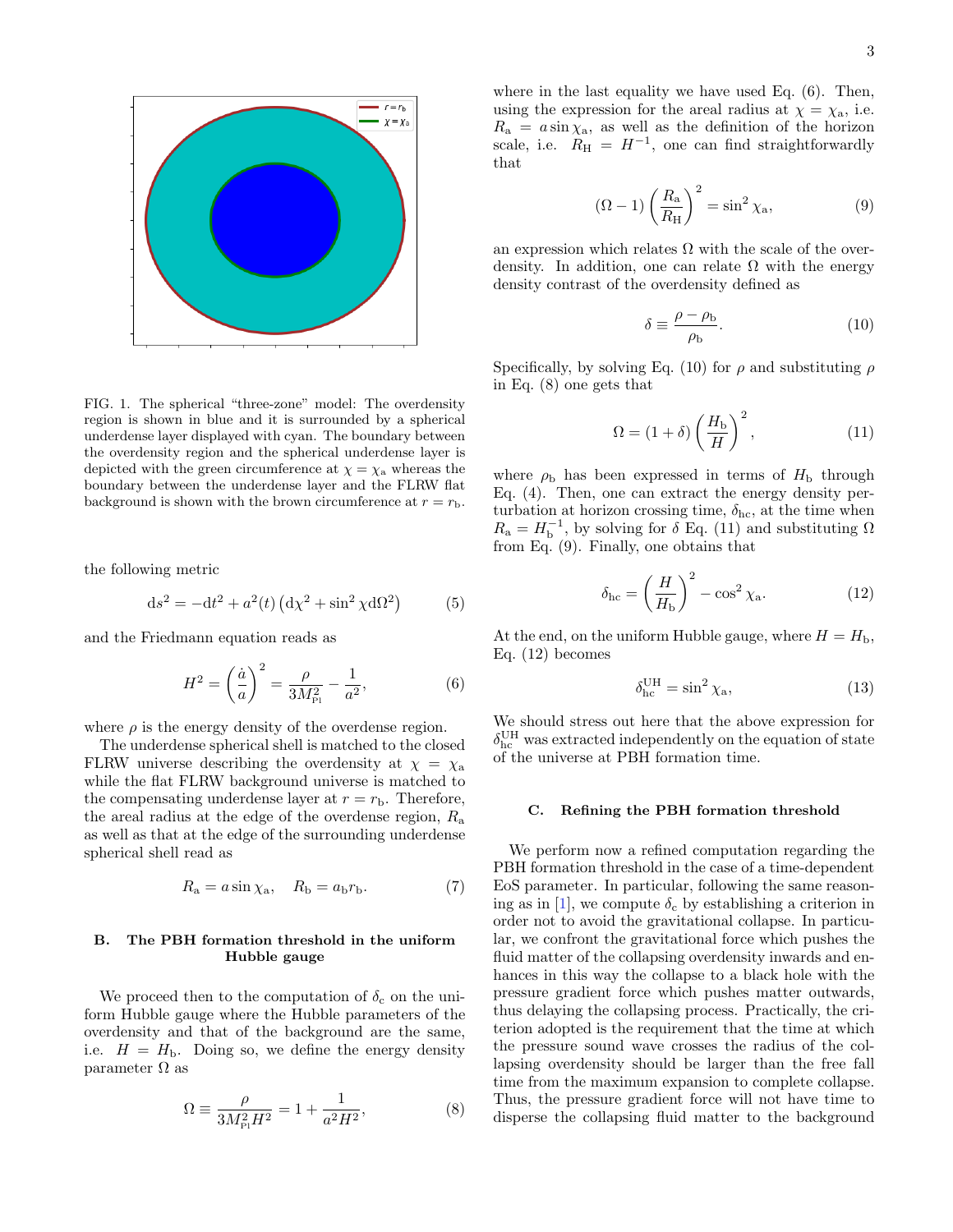medium and prevent at the end the gravitational collapse process.

To do so, we put firstly the Friedmann equation for the overdensity, namely Eq. [\(6\)](#page-2-1), in a Tolman-Bondi form, valid for the case of dust matter, which has an analytic parametric solution. To do so, we redefine appropriately the scale factor  $a$  and the cosmic time  $t$  as follows:

<span id="page-3-0"></span>
$$
\tilde{a} = a e^{3I(a)} \tag{14}
$$

$$
\mathrm{d}\tilde{t} = \mathrm{d}t e^{3I(a)} \left[1 + 3w(a)\right],\tag{15}
$$

where  $I(a) \equiv \int_{a_{\text{ini}}}^{a}$  $w(x)$  $\frac{d(x)}{dx}$  dx and the index ini denotes the initial time. Then, solving the continuity equation  $\dot{\rho} + 3H(1+w)\rho = 0$  for a time-dependent EoS parameter and using the coordinate transformation of Eq. [\(14\)](#page-3-0) and Eq. [\(15\)](#page-3-0), the Friedmann equation for the collapsing overdensity [\(6\)](#page-2-1) can be recast in a dust form as

$$
\left(\frac{\mathrm{d}\tilde{a}}{\mathrm{d}\tilde{t}}\right)^2 = \frac{A}{\tilde{a}} - 1,\tag{16}
$$

where  $A = \frac{\rho_{\text{ini}} a_{\text{ini}}^3}{3M_{\text{Pl}}^2}$  and we have used the fact that  $\frac{d\tilde{a}}{dt} = \frac{da}{dt}$ . The above equation once integrated gives the following parametric solution:

<span id="page-3-2"></span>
$$
\tilde{a} = \tilde{a}_{\text{max}} \frac{1 - \cos \eta}{2}, \quad \tilde{t} = \tilde{t}_{\text{max}} \frac{\eta - \sin \eta}{\pi}, \qquad (17)
$$

with  $\eta \in [0, 2\pi]$ . In the above solution,  $\eta$  is the conformal time defined in terms of the redefined scale factor and cosmic time, i.e.  $d\tilde{t} \equiv \tilde{a} d\eta$  whereas  $\tilde{a}_{\text{max}}$  and  $\tilde{t}_{\text{max}}$  are the redefined scale factor and cosmic time at the maximum expansion time respectively which read as:

$$
\tilde{a}_{\text{max}} = \frac{\Omega_{\text{ini}}}{\Omega_{\text{ini}} - 1} \tilde{a}_{\text{ini}}, \quad \tilde{t}_{\text{max}} = \frac{\pi}{2} \tilde{a}_{\text{max}}.
$$
 (18)

Concerning now the sound wave propagation in a close Friedmann geometry, the latter is dictated by the following equation:

$$
a\frac{\mathrm{d}\chi}{\mathrm{d}t} = c_{\rm s}(t),\tag{19}
$$

where  $c_s^2$  is the sound speed of a perfect fluid with a timedependent EoS parameter. In the case of an adiabatic perfect fluid,  $c_s^2$  reads as [See also Appendix [A\]](#page-7-23)

<span id="page-3-3"></span>
$$
c_s^2(\eta) = w(\eta) - \frac{1}{3\left[1 + w(\eta)\right]\mathcal{H}(\eta)}\frac{\mathrm{d}w}{\mathrm{d}\eta},\qquad(20)
$$

where one sees the presence of the time derivative of  $w$ in the expression for the sound speed, which makes  $c_s^2(\eta)$ different from its value when w is constant, i.e.  $c_s^2(\eta) =$  $w$ .

Finally, making use of the conformal time definition  $\eta$ the above equation can be recast as

<span id="page-3-1"></span>
$$
\frac{\mathrm{d}\chi}{\mathrm{d}\eta} = \frac{c_{\rm s}(\eta)}{1 + 3w(\eta)}.\tag{21}
$$

One then can establish the PBH formation criterion as described before by demanding that the time at which the sound wave crosses the radius of the overdensity, i.e.  $\eta(\chi_a)$  is larger than the time at which the overdensity reaches the maximum expansion, i.e.  $\eta_{\text{max}} = \pi$ . In this way, the pressure gradient force will not have time to prevent the gravitational collapse whose onset time is considered here as the time of maximum expansion. To do so, in contrast with the treatment of [\[1\]](#page-7-0) one should solve numerically Eq. [\(21\)](#page-3-1) and demand that

$$
\eta_{\text{num}}(\chi_a) = \pi,\tag{22}
$$

where  $\eta_{\text{num}}(\chi)$  is the numerical solution of Eq. [\(21\)](#page-3-1) and  $\chi$ <sub>a</sub> is the comoving scale at which the sound wave crosses the overdensity at the time of the maximum expansion. Consequently, from Eq. [\(13\)](#page-2-7) the PBH formation threshold in the uniform Hubble gauge reads as

$$
\delta_c^{\text{UH}} = \sin^2 \chi_a,\tag{23}
$$

with  $\chi_a$  being the solution of  $\eta_{num}(\chi_a) = \pi$ .

At this point, one should stress out that the black hole apparent horizon should form after the onset of the gravitational collapse, i.e. the time of the maximum expansion. Thus, one should demand as well that  $\eta_h$  >  $\eta_{\text{max}} = \pi$  where  $\eta_h$  is the time of formation of the apparent horizon which is obtained when  $\frac{2M}{R} = 1$ , where  $M$  is the Misner-Sharp mass in spherical symmetric spacetimes [See in [\[72,](#page-8-31) [73\]](#page-8-32) for more details]. A rigorous analysis shows that in the case of a closed FLRW universe, the condition  $\frac{2M}{R} = 1$  gives that [\[1\]](#page-7-0)

$$
\eta_{\rm h} = 2\chi_{\rm a} \quad \text{or} \quad 2\pi - 2\chi_{\rm a}.\tag{24}
$$

Given the fact that the coordinates in Eq. [\(5\)](#page-2-8) cannot cover entirely the overdense region of perturbations for which  $\pi/2 < \chi_a < \pi$  we work here with perturbations for which  $0 < \chi_a < \pi/2$  and therefore  $\eta_h = 2\pi - 2\chi_a$ . Demanding then that  $\eta_h > \eta_{\text{max}} = \pi$  one has that  $\chi_a < \pi/2$ . Here, one should point out that in the case  $w$  is constant then  $c_s^2 = w$  and Eq. [\(21\)](#page-3-1) can be solved analytically. In this regime, solving the equation  $\eta(\chi_a) = \pi$ with  $0 < \chi_a < \pi/2$  leads to the formula for  $\delta_c$  obtained in [\[1\]](#page-7-0).

One then can use the aforementioned semi-analytic scheme and apply it in the case of time-dependent  $w$ epochs such the preheating epoch during which PBHs can be abundantly produced [\[14,](#page-7-24) [74](#page-8-33)[–77\]](#page-8-34) or the QCD phase transition where one also expects enhanced PBH production due to the softening of the EoS [\[71,](#page-8-30) [78,](#page-8-35) [79\]](#page-8-36).

However, it is important to stress out that the prescription described above for the computation of  $\delta_c$  can be only viewed as an approximate one since it requires the homogeneity of the central overdense core that is not the case when one is met with strong pressure gradients. It is valid then for situations in which  $w \ll 1$ . As noticed also in [\[29,](#page-7-20) [30\]](#page-7-21), the "three-zone" model initially introduced by [\[1\]](#page-7-0) gives  $\delta_c$  for a very sharply peaked homogeneous overdensity profile, where the shape parameter  $\alpha \to 0$ , but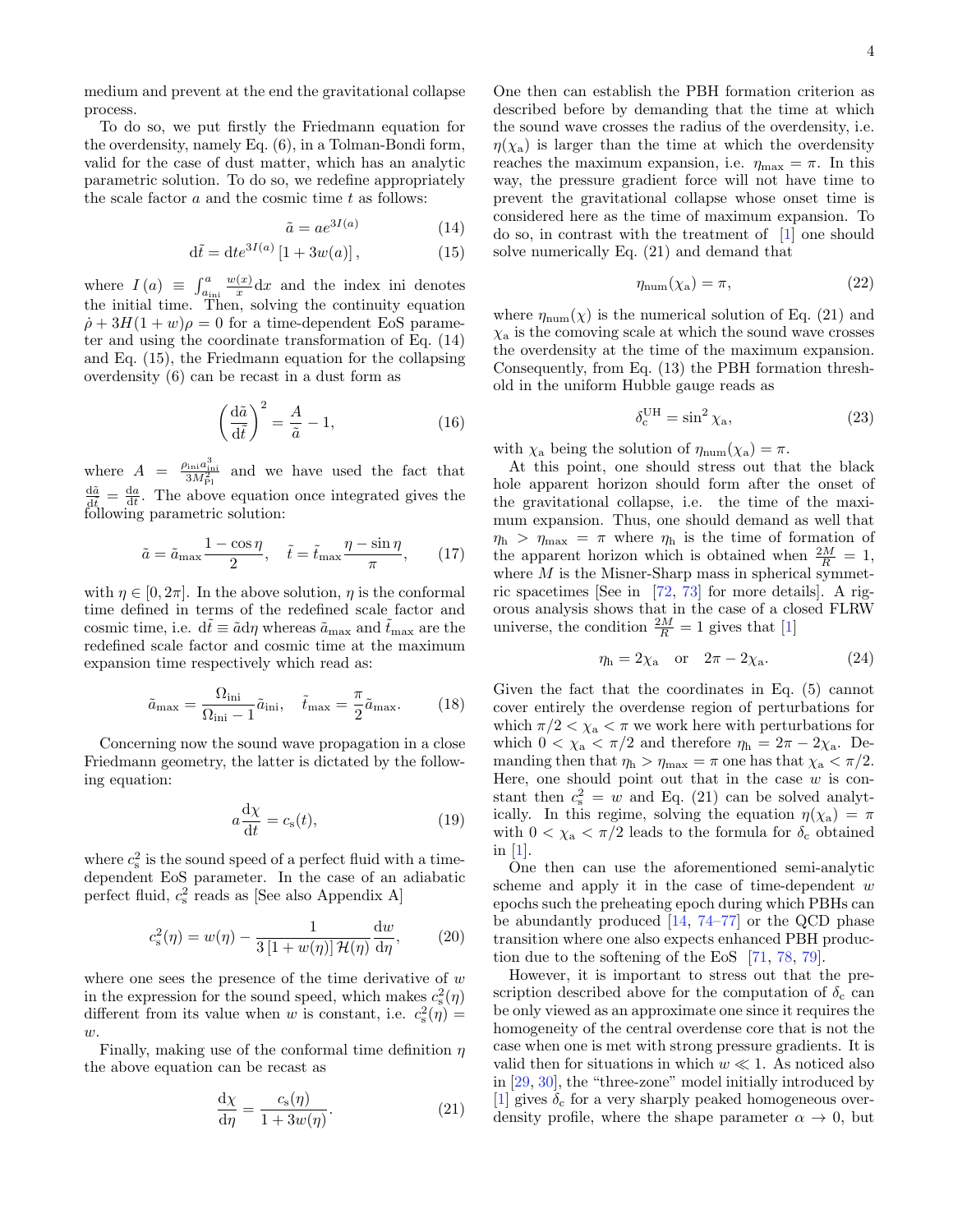it does not take into account the shape dependence of the energy density profile discussed in Sec. [I](#page-0-2) and the role of pressure gradients. These two effects can potentially disfavor the gravitational collapse and increase the value of  $\delta_{\rm c}$ . In particular, broader energy density perturbation profiles with  $\alpha \gg 1$  have the tendency to bounce back to the background medium and not collapse to a PBH. For this reason, the critical PBH formation threshold needs to be high enough in order for such perturbations to collapse. Consequently, the PBH formation threshold computed within the "three-zone" model can be viewed as a lower bound for  $\delta_{c}$ .

## D. The PBH formation threshold in the comoving gauge

Let us now express the PBH formation threshold in the comoving gauge which is the one mostly used in numerical simulations [\[80–](#page-8-37)[83\]](#page-8-38). In the comoving gauge, the energy density perturbation at horizon crossing,  $\delta_\mathrm{hc}^\mathrm{com}$  can be written as [\[84\]](#page-8-39)

$$
\delta_{\text{hc}}^{\text{com}} = Q(\eta) \frac{1}{3r^2} \frac{d}{dr} \left[ r^3 K(r) \right] r_{\text{m}}^2,\tag{25}
$$

where  $r<sub>m</sub>$  is the comoving scale of the collapsing overdensity region, defined as the position of the maximum of the compaction function, i.e.  $\mathcal{C}'(r_m) = 0$ ,  $K(r)$  is the curvature profile in the quasi-homogeneous solution regime  $[29]$  and Q is a function of time which is given by

$$
Q(\eta) = 1 - \frac{H(\eta)}{a(\eta)} \int_{a_{\rm ini}}^{a(\eta)} \frac{\mathrm{d}a'}{H(a')}.
$$
 (26)

In the case of a constant equation of state,  $Q = \frac{3(1+w)}{5+3w}$  $\frac{5+3w}{5+3w}$ . For the case of the "three-zone" model considered here,  $K(r) = 1$  and  $r<sub>m</sub> = \sin \chi_a$  and as a consequence

$$
\frac{1}{3r^2}\frac{\mathrm{d}}{\mathrm{d}r}\left[r^3K(r)\right]r_{\mathrm{m}}^2 = \sin^2\chi_{\mathrm{a}} = \delta_{\mathrm{hc}}^{\mathrm{UH}}.\tag{27}
$$

Therefore, the energy density perturbation at horizon crossing time in the comoving and the uniform Hubble gauge are related as follows

<span id="page-4-1"></span>
$$
\delta_{\text{hc}}^{\text{com}} = Q(\eta)\delta_{\text{hc}}^{\text{UH}}.\tag{28}
$$

#### <span id="page-4-2"></span>E. Limitations of the HYK prescription and further refinement

In the prescription described above for the computation of  $\delta_c$  in a time-varying w background,  $\delta_{hc}^{UH}$  in Eq. [\(28\)](#page-4-1) is computed by extracting the location in comoving coordinates where the sound wave crosses the collapsing overdensity at the time of maximum expansion, denoted here with  $\chi_{a,\text{max}}$ .

Given the fact that within the "three-zone" model the conformal time range within which the gravitational collapse is completed is  $\Delta \eta = 2\pi$  as it can bee seen from

Eq. [\(17\)](#page-3-2), the location  $\chi_a$  in the HYK prescription is uniquely fixed once and for all by the constant value of  $w$  independently on the time variation of  $w$  given that it is constant in time.

However in the current regime, given that  $w$  varies with time, one should subdivide the conformal time range in subranges where  $\Delta \eta = 2\pi$  and extract the location  $\chi_{\text{a,max}}$ for every time subrange by solving numerically the equation  $\eta(\chi_a) = \pi$ . This aspect is very important to be taken into account since in the case of a dynamical  $w$ profile  $\chi_{\text{a,max}}$  is not uniquely fixed by the value of w once and for all but rather depends on the full time evolution of the EoS parameter. At the end, by computing the location  $\chi_{a,\text{max}}$  for every conformal time subrange one can make an interpolation between the values  $\chi_{a,\text{max}}$ computed within the different time subranges and extract  $\chi_{\rm a, max}$  as a function of time. Consequently,  $\delta_{\rm hc}^{\rm UH}$  will read as

<span id="page-4-3"></span>
$$
\delta_{\text{hc}}^{\text{UH}} = \sin^2 \left[ \chi_{a,\text{max}}(\eta) \right]. \tag{29}
$$

At the end, this refined treatment takes into account the details of the full dynamical profile of the EoS parameter and constitutes a first step towards a more accurate computation of  $\delta_c$  in a time-varying w background. It also shed light on the limitations of the HYK prescription which can clearly not be used in a time-dependent w regimes.

## <span id="page-4-0"></span>III. THE PBH FORMATION THRESHOLD DURING THE QCD PHASE TRANSITION

We choose to illustrate our formalism regarding the computation of  $\delta_c$  with a rather physical regime observed in the universe where the EoS parameter changes with time. One should in principle choose regimes where  $w \ll 1$  in which the effect of pressure gradients is small an our formalism is precise. Such a regime is the phase of (pre)reheating where in the context of canonical inflation the universe effectively behaves as dust  $(w \simeq 0)$ . However, given that the details of the physics during reheating remain uncertain we do not have yet a robust answer of what is the dynamical evolution of  $w$  during this phase [\[60\]](#page-8-20).

For this reasom, we choose to illustrate our formalism with the case of the QCD phase transiton where the EoS parameter and the sound speed are robustly computed through lattice QCD simulations. During this period, one expects to have an enhanced PBH production with mass  $M \sim M_{\odot}$  due to the softening of the equation of state [\[71,](#page-8-30) [78,](#page-8-35) [79\]](#page-8-36). However, during the QCD phase transition phase w varies within the range  $0.23 < w < 0.33$ where one expects a strong effect of the pressure gradients. For this reason, the results presented in this section regarding the computation of  $\delta_c$  in a time-varying w background should be viewed as an example case where our formalism is applied rather than a defined result of the paper.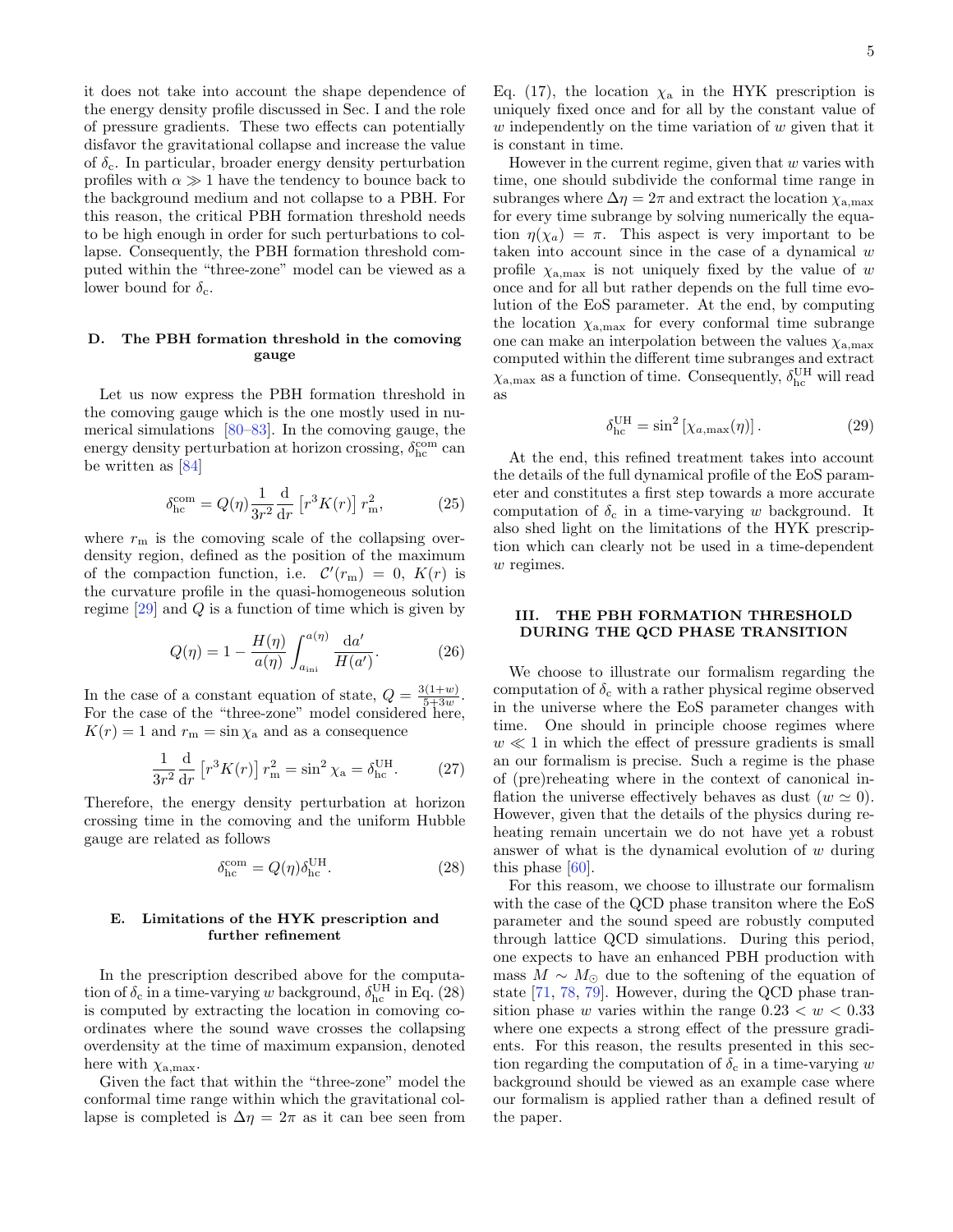Regarding now the period of the QCD phase transition, the EoS parameter  $w$ , defined as the ratio between the pressure and the energy density, i.e.  $w \equiv p/\rho$ , can be computed with the help of the number of energy and entropy relativistic degrees of freedom,  $g_{\rho}$  and  $g_{s}$  respectively, defined through the expressions for the energy and the entropy density, i.e  $g_{\rho}(T) = 30\rho/(\pi^2 T^4)$  and  $g_s(T) = 45s/(2\pi^2 T^3)$ . At the end, using the relationship between  $\rho$ , s and p, i.e.  $p = sT - \rho$ , and the definition of w one can easily find that the EoS parameter and the sound speed square read as:

$$
w(T) = \frac{4g_s(T)}{3g_\rho(T)} - 1\tag{30}
$$

$$
c_s^2(T) = \frac{4(4g_s(T) + Tg'_s(T))}{3(4g_\rho(T) + Tg'_\rho(T))} - 1.
$$
 (31)

Using now tabulated data for T,  $g_\rho$  and  $g_\rho/g_s$  during the QCD phase transition [\[85\]](#page-8-40) and making a cubic spline interpolation one can extract the EoS parameter  $w$  and the sound speed square  $c_s^2$  as a function of the temperature. See in the bottom panel of Fig. [2](#page-5-0) their variation with temperature.

Then, applying the formalism presented before we compute  $\delta_c$  in the comoving gauge during the QCD phase transition (red curve in Fig. [2\)](#page-5-0) by dividing the conformal time range of variation of w in  $N_{\rm p} = 500$  subranges with  $\Delta \eta = 2\pi$  following the procedure described in Sec. [II E.](#page-4-2) By increasing more the number of subranges, the picture does not change significantly. Then, we compare it with  $\delta_c$  obtained within the HYK treatment (blue curve in Fig. [2\)](#page-5-0) valid for constant  $w$  as well with the value of  $\delta_c$  obtained from numerical simulations (green curve in Fig. [2\)](#page-5-0) with constant w run by Escriva & Germani  $\&$ Sheth (EGS) [\[39\]](#page-8-7) making at the end a linear interpolation between w and  $\delta_c$  values in the regime where  $w < 1/3$ . Regarding, the shape of the collapsing overdensity region we account for the fact that in our setup we have a peaked overdense region matched to the unperturbed background through an underdense layer. Therefore, the shape parameter  $\alpha$  introduced in Sec. [I](#page-0-2) should be close to zero, i.e.  $\alpha \to 0$ .

As one may notice from Fig. [2](#page-5-0) , there are places in particular around the region of the minimum of w or  $c_s^2$ where one is met with regimes where  $c_s^2 \neq w$  and where  $w$  varies within  $30\%$  from its background radiation value  $w_{\text{rad}} = 1/3$ . The case where  $c_{\text{s}}^2 \neq w$  is actually the non static regime where in the context of a perfect adiabatic fluid, the EoS parameter  $w$  varies with time as it can be seen from Eq. [\(20\)](#page-3-3). Clearly, in these regimes the range of validity of constant  $w$  analytic or numerical prescriptions for the computation of  $\delta_c$  is limited.

Interestingly, one can also notice from Fig. [2](#page-5-0) that  $\delta_c$ follows the course of  $c_s^2$  with its minimum being situated at the same location with the minimum of  $c_{s}^2$ . One should also point out that in the regions where  $c_s^2 \neq w$ our prescription differs significantly from the EGS and the HYK prescriptions where  $c_s^2 = w$ . In particular,



 $c_{\rm s}^2$ w

 $\delta_c$  - w time-dependent

FIG. 2. In the bottom panel we show the EoS parameter w (yellow curve) and the sound speed square,  $c_s^2$  (magenta curve) as a function of the temperature during the QCD phase transition. In the top panel, we plot the PBH formation threshold,  $\delta_c$  in the comoving gauge during the QCD phase transition. With the blue curve we depict  $\delta_c$  derived within the HYK prescription, valid for a constant EoS parameter  $w$ while the green curve shows  $\delta_c$  computed within numerical simulations for constant w by Escriva et al.  $[39]$  in the case of a peaked energy density perturbation profile with shape parameter  $\alpha \to 0$ . The red curve corresponds to  $\delta_c$  derived within our prescription where  $w$  varies with time.

<span id="page-5-0"></span>0 50 100 150 200  $T(MeV)$ 

0.20

0.25

0.30

δcom c , c  $\frac{2}{3}$ s v

0.35

0.40

0.45

when  $c_s^2 < w$ , i.e. when the fluid becomes softer compared to the static case,  $\delta_c$  is decreased compared to the constant  $w$  prescriptions enhancing in this way the PBH gravitational collapse whereas when  $c_s^2 > w$ , i.e. when the fluid becomes harder compared to the static regime,  $\delta_c$  is increased disfavoring the gravitational collapse. Expectedly, when  $c_s^2 \sim w$ ,  $\delta_c$  approaches its value computed within the EGS and the HYK prescrtiptions.

The above mentioned behavior can be explained also mathematically if one studies carefully the sound wave equation [\(21\)](#page-3-1) where one can see that the conformal time derivative  $\frac{d\chi}{d\eta}$  is proportional to the ratio  $\frac{c_s(\eta)}{1+3w(\eta)}$ . So, in regions where  $c_s^2 > w$ , the conformal time derivative increases and as a consequence the location at which the sound wave crosses the overdensity region at the time of maximum expansion shifts to higher values of  $\chi_{a,\text{max}}$ always in the range  $0 < \chi_a < \pi/2$  as mentioned in Sec. [II C.](#page-2-9) Consequently, given the fact that the sin<sup>2</sup> function is a monotonically increasing function in the range  $0 < \chi_a < \pi/2$  this leads to an increase of  $\delta_c$  as it can be clearly seen from Eq. [\(29\)](#page-4-3). The inverse phenomenology is followed when  $c_s^2 < w$  leading to a decrease of  $\delta_c$ compared to the static case.

One should also highlight here that as noticed in [\[39\]](#page-8-7) in the case of a constant w the HYK analytic formula gives a lower bound for  $\delta_c$  in the regime where  $w > 1/3$ , i.e. when pressure gradients are not negligible. However, in the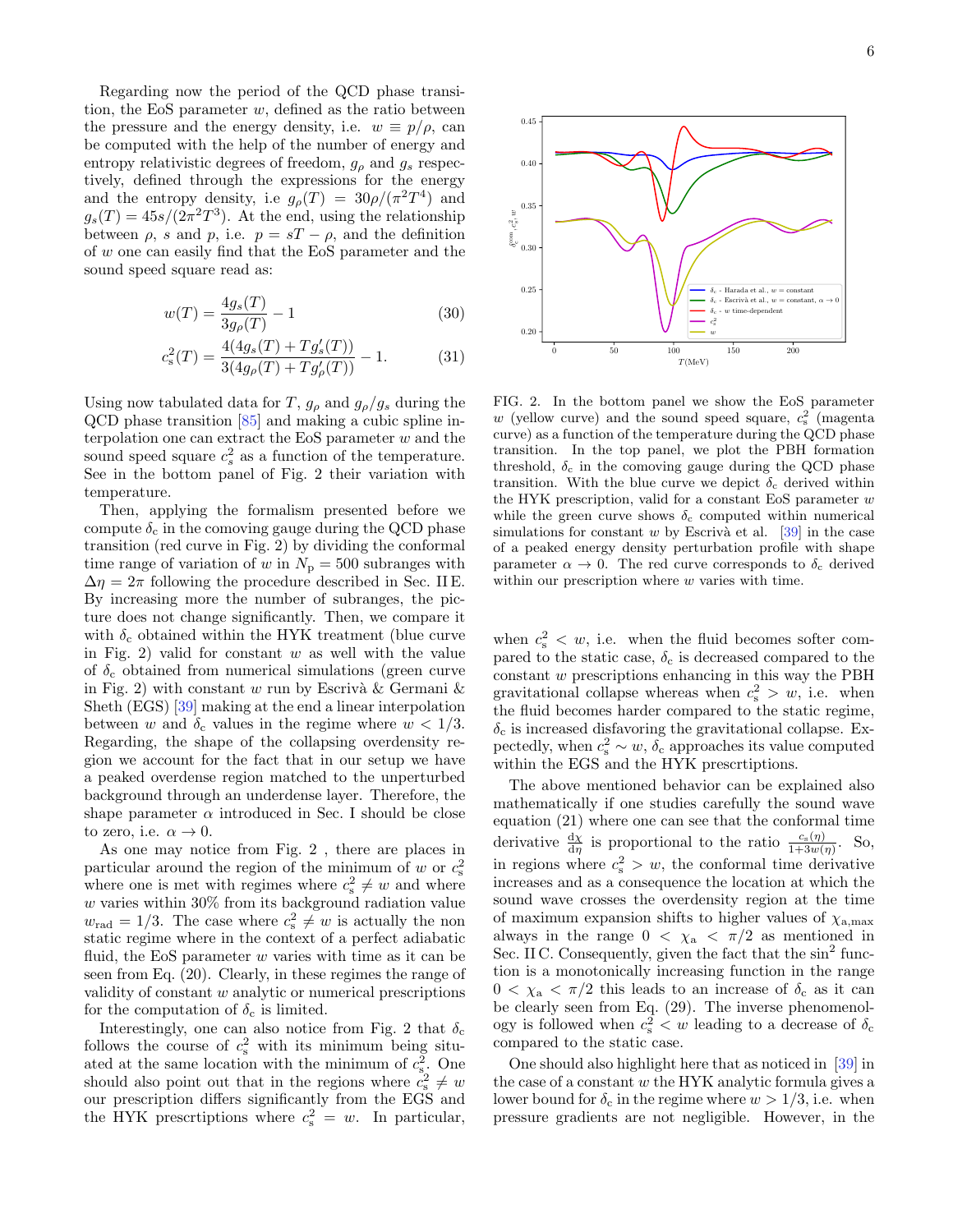regime  $w < 1/3$  there is a significant discrepancy between the HYK limit and the results from numerical simulations in the case of peaked energy density perturbation profiles, i.e.  $\alpha \ll 1$ , in contradiction with what it was believed up to recently, namely that the HYK formula gives a lower bound of  $\delta_c$ . This fact can be confirmed as well here since as one sees in Fig. [2](#page-5-0) in the region of the abrupt decrease of w where  $w < 1/3$ ,  $\delta_c$  with the HYK prescription is higher of the order 10% compared to the EGS results based on numerical simulations for constant w.

However, within our prescription where the time variation of  $w$  is taken into account we find indeed a lower bound for  $\delta_c$  at least in the regimes where the fluid becomes softer compared to the static case, i.e.  $c_s^2 < w$ . In the region, where the fluid becomes harder, i.e.  $c_s^2 > w$ the  $\delta_c$  value computed within our formalism is found to be higher compared to both the HYK and the EGS prescriptions.

In particular, there is a spike in  $\delta_c$  around  $T \sim 110$ MeV which gives rise to a variation of the threshold of about 0.1, a feature which is absent in previous results on the topic which assume however a constant EoS parameter. This behavior may be explained by the fact that our prescription considers only the time variation of the background values of  $w$  and  $c_s^2$  not accounting for the effect of the backreaction of the perturbations to these thermodynamic quantities which may alter our results. In principle, one should consider the full perturbed w and  $c_{\rm s}^2$  and extract  $\delta_{\rm c}$  from numerical simulations. According to ongoing numerical research work on the topic [\[86\]](#page-8-41), this spike is not present when one includes the perturbations' backreaction effect and extract  $\delta_c$  from numerical simulations. Thinking in physical terms, this result can be explained from the fact that the pressure gradients constitute a form of gravitational energy so while initially they delay the gravitational collapse once the collapse is triggered they mostly favor it since as it was found in [\[39\]](#page-8-7) the formation time of a black-hole apparent horizon is decreasing as w increases. In view of this physical understanding, the effect of the pressure gradient is expected to wash out the enhancement of  $\delta_c$  in the regions where  $c_s^2 > w$  signaling that the respective spike in the δ<sup>c</sup> value in the region around T ∼ 110MeV should not be interpreted as physical.

# <span id="page-6-0"></span>IV. CONCLUSIONS

The PBH formation threshold  $\delta_c$  constitutes a very important quantity in the field of PBH physics since it determines the criterion for PBH formation and affects crucially the computation of the PBH abundace, a quantity which is constrained by many observational probes [\[32\]](#page-8-0). The vast majority of the works in the literature has not accounted for the dynamical evolution of w during the PBH formation process considering it as static, i.e. constant in time, an approximation which is good for the vast majority of the cosmic epochs.

However, in general  $w$  is a time-dependent parameter and in particular in some periods of the cosmic history such as preheating or the QCD phase transition when one expects an enhanced PBH production, can experience very abrupt changes. Consequently, motivated by the above mentioned phenomenology, in this work we studied the effect of a time-dependent EoS parameter on the computation of the PBH formation threshold  $\delta_c$ based on physical arguments. In particular, generalising the mathematical formalism of [\[1\]](#page-7-0) and commenting its limitations we computed  $\delta_c$  by comparing the time the pressure sound wave crosses the radius of the collapsing overdensity with the time of the onset of the gravitational collapse.

We should point out however that our refined semianalytic treatment for the calculation of the PBH formation threshold is an approximate one working well in regimes where pressure gradients are small. Thus, the value of  $\delta_c$  derived here can be viewed as a lower bound of the true  $\delta_c$  at least in the regimes where the fluid becomes softer compared to the static case, namely when  $c_s^2 < w$ . It also does not take into account the dependence of  $\delta_c$  on the shape of the collapsing energy density perturbations as well as perurbation backreaction effects on the EoS parameter and the sound speed which may alter our conclusions.

We applied our refined prescription for the computation of  $\delta_c$  in the case of the QCD phase transition, when the EoS parameter changes significantly with time and one expects an enhanced PBH production due to the abrupt softening of w. Interestingly, we found that in the static regime, where  $c_s^2 \sim w$ , which is mainly realised when  $w$  and  $c_s^2$  varies slowly with time, our formalism gives results comparable with analytic and numerical approaches assuming a constant w.

However, in the non static regime, i.e. regions where  $c_s^2 \neq w$ , our prescription differs significantly from prescriptions assuming constant  $w$ . In particular, by accounting only for the background dynamical evolution of w and  $c_s^2$ , when  $c_s^2 < w$ , i.e. when the fluid becomes softer compared to the static case,  $\delta_c$  is decreased compared to the constant  $w$  prescriptions enhancing in this way the PBH gravitational collapse whereas when  $c_s^2 > w$ , i.e. when the fluid becomes harder,  $\delta_c$  is increased disfavoring the gravitational collapse.

These interesting results show the big effect of a dynamical w profile to the determination of the PBH formation threshold and points out to the need of the development of full numerical techniques to study the effect of a time-varying EoS parameter on the value of  $\delta_{\rm c}$ .

#### ACKNOWLEDGMENTS

I would like to thank Ilia Musco and Vincent Vennin for stimulating discussions and comments as well as Albert Escrivà for providing me with tabulated numerical data for w and  $\delta_c$  in the regime of  $w < 1/3$  and  $\alpha \to 0$ . I also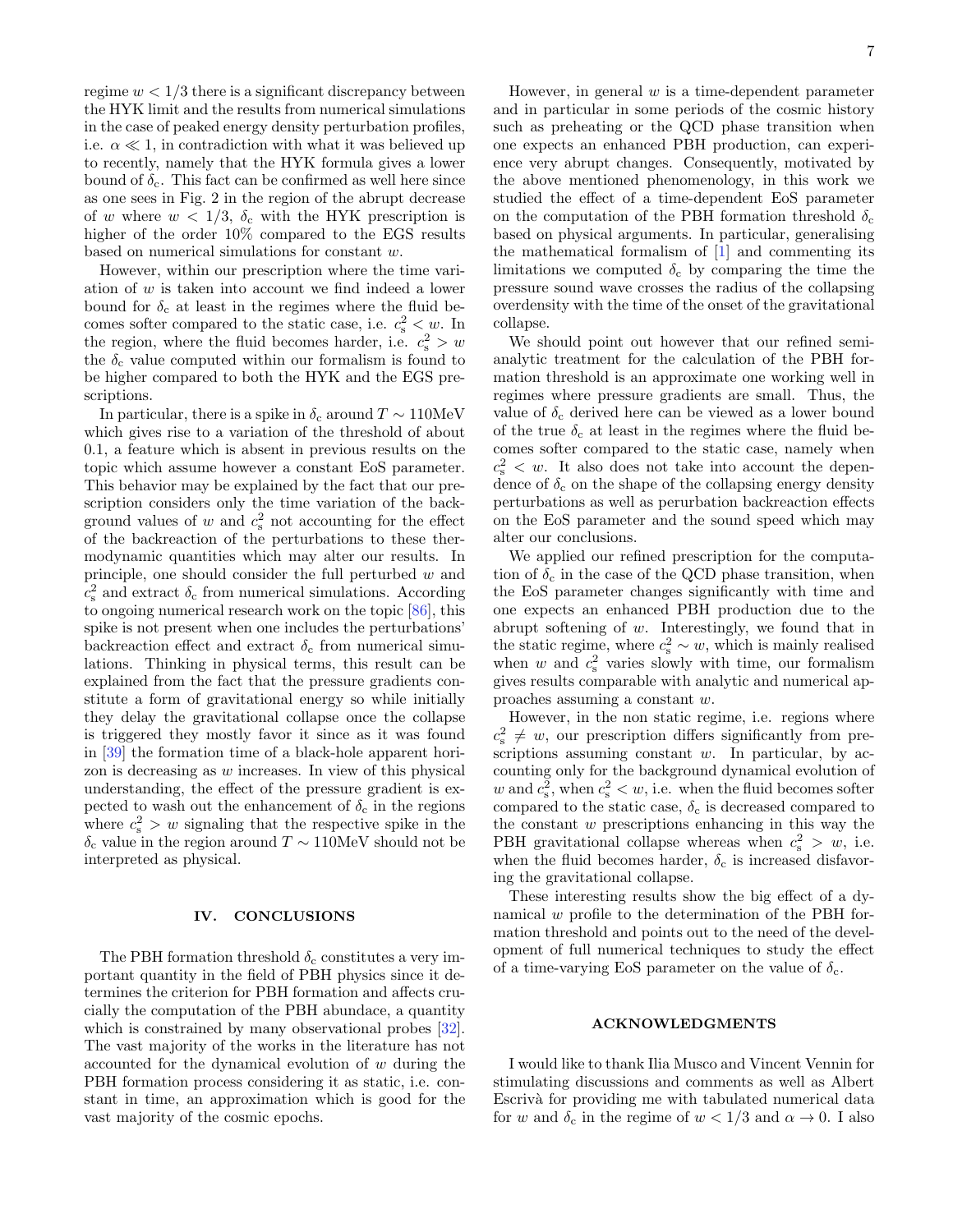acknowledge financial support from the Foundation for Education and European Culture in Greece.

# <span id="page-7-23"></span>Appendix A: The sound speed in a time-dependent  $w$  background

Here, we extract the sound speed of a general adiabatic fluid,  $c_s^2$ , with a time-dependent equation-of-state parameter, w. In a general system, the pressure density p is a function of the energy density  $\rho$  as well as of the entropy density S, i.e.  $p = p(\rho, S)$ . Consequently, one can write the following equation:

$$
\delta p = c_s^2 \delta \rho + \left(\frac{\partial p}{\partial S}\right)_{\rho} \delta S, \tag{A1}
$$

where the sound speed  $c_s^2$  is defined as  $c_s^2 \equiv \left(\frac{\partial p}{\partial \rho}\right)_{\rm S}$ . If one considers then an adiabatic system then they should require that  $\left(\frac{\partial p}{\partial S}\right)_{\rho} = 0$ , i.e. there is no entropy production. Consequently, for such a system  $c_s^2$  becomes

<span id="page-7-25"></span>
$$
c_{\rm s}^2 = \frac{\delta p}{\delta \rho},\tag{A2}
$$

- <span id="page-7-0"></span>[1] T. Harada, C.-M. Yoo, and K. Kohri, [Phys.](http://dx.doi.org/10.1103/PhysRevD.88.084051, 10.1103/PhysRevD.89.029903) Rev. D88[, 084051 \(2013\),](http://dx.doi.org/10.1103/PhysRevD.88.084051, 10.1103/PhysRevD.89.029903) [Erratum: Phys. Rev.D89,no.2,029903(2014)], [arXiv:1309.4201 \[astro](http://arxiv.org/abs/1309.4201)[ph.CO\].](http://arxiv.org/abs/1309.4201)
- <span id="page-7-1"></span>[2] Y. B. Zel'dovich and I. D. Novikov, Soviet Astronomy 10, 602 (1967).
- [3] B. J. Carr and S. W. Hawking, Mon. Not. Roy. Astron. Soc. 168, 399 (1974).
- <span id="page-7-2"></span>[4] B. J. Carr, ApJ **201**[, 1 \(1975\).](http://dx.doi.org/10.1086/153853)
- <span id="page-7-3"></span>[5] G. F. Chapline, Nature 253[, 251 \(1975\).](http://dx.doi.org/10.1038/253251a0)
- <span id="page-7-4"></span>[6] S. Clesse and J. García-Bellido, *[Phys. Dark Univ.](http://dx.doi.org/10.1016/j.dark.2018.08.004)* 22, 137 [\(2018\),](http://dx.doi.org/10.1016/j.dark.2018.08.004) [arXiv:1711.10458 \[astro-ph.CO\].](http://arxiv.org/abs/1711.10458)
- <span id="page-7-5"></span>[7] P. Meszaros, Astron. Astrophys. 38, 5 (1975).
- <span id="page-7-6"></span>[8] N. Afshordi, P. McDonald, and D. Spergel, [Astrophys.](http://dx.doi.org/10.1086/378763) J. Lett. 594[, L71 \(2003\),](http://dx.doi.org/10.1086/378763) [arXiv:astro-ph/0302035.](http://arxiv.org/abs/astro-ph/0302035)
- <span id="page-7-7"></span>[9] B. J. Carr and M. J. Rees, [Monthly Notices of the Royal](http://dx.doi.org/10.1093/mnras/206.2.315) [Astronomical Society](http://dx.doi.org/10.1093/mnras/206.2.315) 206, 315 (1984).
- <span id="page-7-8"></span>[10] R. Bean and J. Magueijo, [Phys. Rev. D](http://dx.doi.org/10.1103/PhysRevD.66.063505) 66, 063505 [\(2002\),](http://dx.doi.org/10.1103/PhysRevD.66.063505) [arXiv:astro-ph/0204486.](http://arxiv.org/abs/astro-ph/0204486)
- <span id="page-7-9"></span>[11] T. Nakamura, M. Sasaki, T. Tanaka, and K. S. Thorne, Astrophys. J. 487[, L139 \(1997\),](http://dx.doi.org/ 10.1086/310886) [arXiv:astro-ph/9708060](http://arxiv.org/abs/astro-ph/9708060) [\[astro-ph\].](http://arxiv.org/abs/astro-ph/9708060)
- [12] K. Ioka, T. Chiba, T. Tanaka, and T. Nakamura, [Phys.](http://dx.doi.org/ 10.1103/PhysRevD.58.063003) Rev. D58[, 063003 \(1998\),](http://dx.doi.org/ 10.1103/PhysRevD.58.063003) [arXiv:astro-ph/9807018 \[astro](http://arxiv.org/abs/astro-ph/9807018)[ph\].](http://arxiv.org/abs/astro-ph/9807018)
- [13] Y. N. Eroshenko, [J. Phys. Conf. Ser.](http://dx.doi.org/10.1088/1742-6596/1051/1/012010) 1051, 012010 [\(2018\),](http://dx.doi.org/10.1088/1742-6596/1051/1/012010) [arXiv:1604.04932 \[astro-ph.CO\].](http://arxiv.org/abs/1604.04932)
- <span id="page-7-24"></span>[14] J. L. Zagorac, R. Easther, and N. Padmanabhan, [JCAP](http://dx.doi.org/10.1088/1475-7516/2019/06/052) 1906[, 052 \(2019\),](http://dx.doi.org/10.1088/1475-7516/2019/06/052) [arXiv:1903.05053 \[astro-ph.CO\].](http://arxiv.org/abs/1903.05053)
- <span id="page-7-10"></span>[15] M. Raidal, V. Vaskonen, and H. Veermäe, [JCAP](http://dx.doi.org/10.1088/1475-7516/2017/09/037) 1709, [037 \(2017\),](http://dx.doi.org/10.1088/1475-7516/2017/09/037) [arXiv:1707.01480 \[astro-ph.CO\].](http://arxiv.org/abs/1707.01480)

Given then the fact that the background pressure and energy densities of an adiabatic fluid system,  $p$  and  $\rho$ depend only on time, one can rewrite Eq. [\(A2\)](#page-7-25) by introducing the derivation with respect to the conformal time using the chain rule, as

$$
c_{\rm s}^2 = \frac{p'}{\rho'},\tag{A3}
$$

where the prime denotes differentiation with respect to the conformal time,  $\eta$ . Finally, by using the continuity equation  $\rho' + 3\mathcal{H}(1+w)\rho = 0$ , written with the conformal time as the time variable as well as time differentiating w defined as  $w \equiv p/\rho$ , one can straightforwardly obtain that

$$
c_s^2(\eta) = w(\eta) - \frac{1}{3\left[1 + w(\eta)\right]\mathcal{H}(\eta)}\frac{\mathrm{d}w}{\mathrm{d}\eta},\qquad\text{(A4)}
$$

where  $\mathcal{H} \equiv \frac{a'}{a}$  $\frac{a'}{a}$  is the conformal Hubble parameter.

- <span id="page-7-11"></span>[16] B. Abbott et al. (LIGO Scientific, Virgo), [Phys. Rev. X](http://dx.doi.org/10.1103/PhysRevX.9.031040) 9[, 031040 \(2019\),](http://dx.doi.org/10.1103/PhysRevX.9.031040) [arXiv:1811.12907 \[astro-ph.HE\].](http://arxiv.org/abs/1811.12907)
- <span id="page-7-12"></span>[17] E. Bugaev and P. Klimai, [Phys. Rev. D](http://dx.doi.org/10.1103/PhysRevD.81.023517) 81, 023517 [\(2010\),](http://dx.doi.org/10.1103/PhysRevD.81.023517) [arXiv:0908.0664 \[astro-ph.CO\].](http://arxiv.org/abs/0908.0664)
- [18] R. Saito and J. Yokoyama, [Physical Review Letters](http://dx.doi.org/10.1103/physrevlett.102.161101) 102 [\(2009\), 10.1103/physrevlett.102.161101.](http://dx.doi.org/10.1103/physrevlett.102.161101)
- [19] T. Nakama and T. Suyama, [Physical Review D](http://dx.doi.org/10.1103/physrevd.92.121304) 92 [\(2015\), 10.1103/physrevd.92.121304.](http://dx.doi.org/10.1103/physrevd.92.121304)
- [20] C. Yuan, Z.-C. Chen, and Q.-G. Huang, [Phys. Rev. D](http://dx.doi.org/10.1103/PhysRevD.100.081301) 100[, 081301 \(2019\),](http://dx.doi.org/10.1103/PhysRevD.100.081301) [arXiv:1906.11549 \[astro-ph.CO\].](http://arxiv.org/abs/1906.11549)
- <span id="page-7-13"></span>[21] J. Fumagalli, S. Renaux-Petel, and L. T. Witkowski, JCAP 08[, 030 \(2021\),](http://dx.doi.org/10.1088/1475-7516/2021/08/030) [arXiv:2012.02761 \[astro-ph.CO\].](http://arxiv.org/abs/2012.02761)
- <span id="page-7-14"></span>[22] G. Domènech, Universe 7[, 398 \(2021\),](http://dx.doi.org/10.3390/universe7110398) [arXiv:2109.01398](http://arxiv.org/abs/2109.01398)  $\left[\text{gr-qc}\right]$ .
- <span id="page-7-15"></span>[23] T. Papanikolaou, V. Vennin, and D. Langlois, [JCAP](http://dx.doi.org/10.1088/1475-7516/2021/03/053) 03, [053 \(2021\),](http://dx.doi.org/10.1088/1475-7516/2021/03/053) [arXiv:2010.11573 \[astro-ph.CO\].](http://arxiv.org/abs/2010.11573)
- [24] G. Domènech, C. Lin, and M. Sasaki, [JCAP](http://dx.doi.org/10.1088/1475-7516/2021/04/062) 04, 062 [\(2021\),](http://dx.doi.org/10.1088/1475-7516/2021/04/062) [arXiv:2012.08151 \[gr-qc\].](http://arxiv.org/abs/2012.08151)
- <span id="page-7-16"></span>[25] J. Kozaczuk, T. Lin, and E. Villarama, (2021), [arXiv:2108.12475 \[astro-ph.CO\].](http://arxiv.org/abs/2108.12475)
- <span id="page-7-17"></span>[26] T. Papanikolaou, C. Tzerefos, S. Basilakos, and E. N. Saridakis, (2021), [arXiv:2112.15059 \[astro-ph.CO\].](http://arxiv.org/abs/2112.15059)
- <span id="page-7-18"></span>[27] T. Papanikolaou, C. Tzerefos, S. Basilakos, and E. N. Saridakis, (2022), [arXiv:2205.06094 \[gr-qc\].](http://arxiv.org/abs/2205.06094)
- <span id="page-7-19"></span>[28] S. Clesse and J. García-Bellido, [Physics of the Dark Uni](http://dx.doi.org/10.1016/j.dark.2018.08.004)verse 22[, 137 \(2018\),](http://dx.doi.org/10.1016/j.dark.2018.08.004) [arXiv:1711.10458 \[astro-ph.CO\].](http://arxiv.org/abs/1711.10458)
- <span id="page-7-20"></span>[29] I. Musco, Phys. Rev. D 100[, 123524 \(2019\),](http://dx.doi.org/10.1103/PhysRevD.100.123524) [arXiv:1809.02127 \[gr-qc\].](http://arxiv.org/abs/1809.02127)
- <span id="page-7-21"></span>[30] A. Escrivà, C. Germani, and R. K. Sheth, [Phys. Rev. D](http://dx.doi.org/10.1103/PhysRevD.101.044022) 101[, 044022 \(2020\),](http://dx.doi.org/10.1103/PhysRevD.101.044022) [arXiv:1907.13311 \[gr-qc\].](http://arxiv.org/abs/1907.13311)
- <span id="page-7-22"></span>[31] B. J. Carr, [Astrophys. J.](http://dx.doi.org/10.1086/153853) 201, 1 (1975).